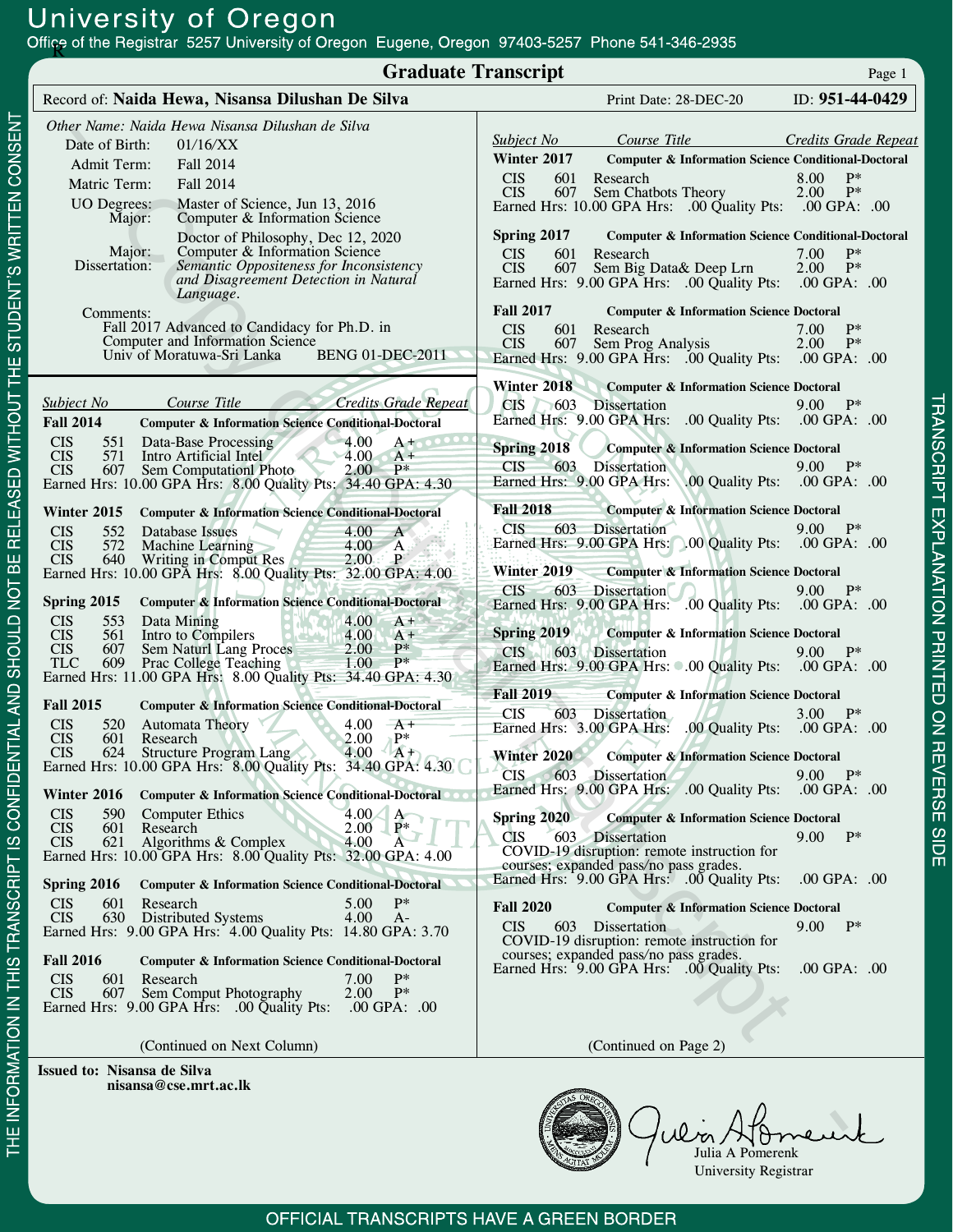University of Oregon<br>Office of the Registrar 5257 University of Oregon Eugene, Oregon 97403-5257 Phone 541-346-2935